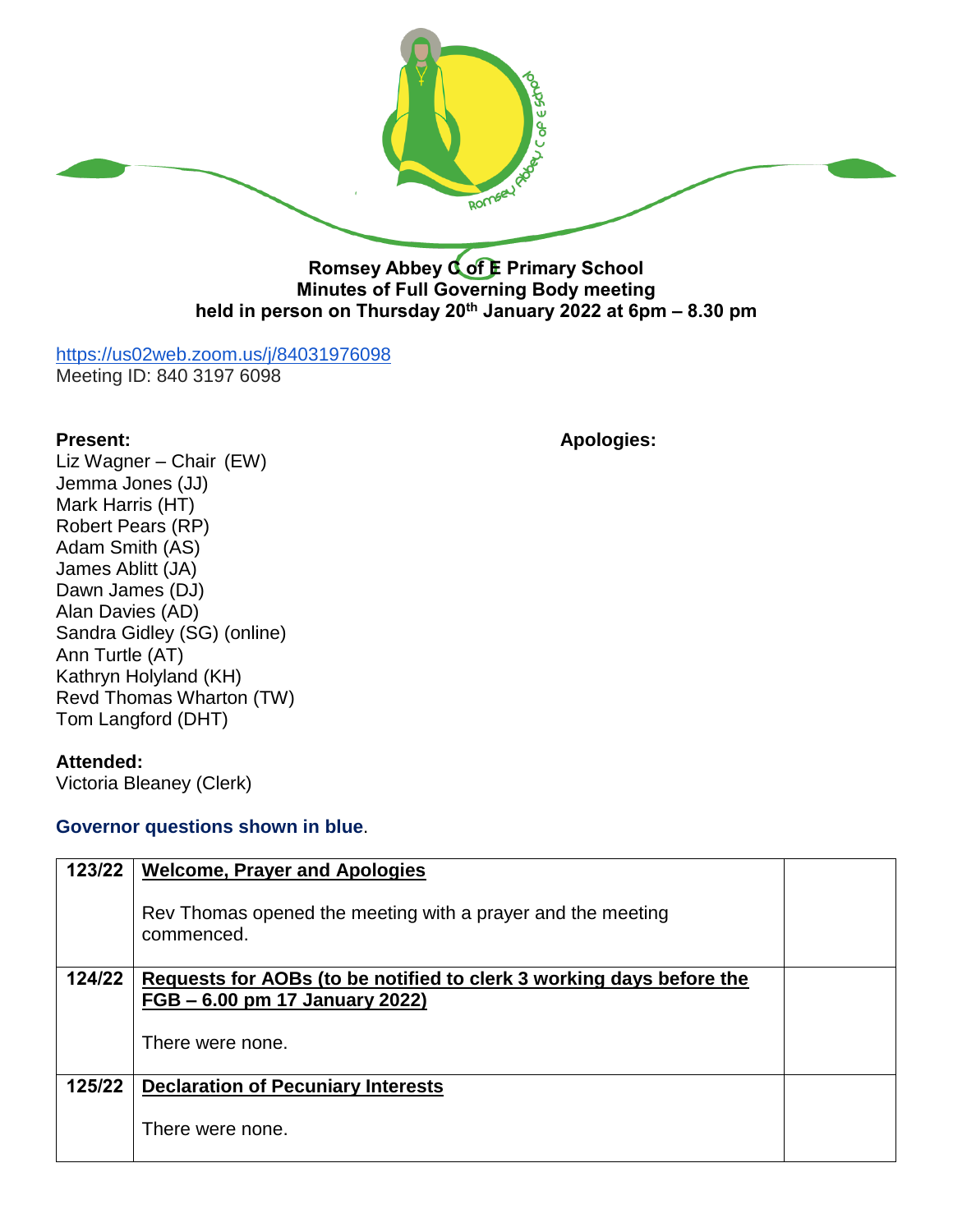| 126/22 | Endorsement of Minutes from last meeting - December 2021 (in                                                                                                                                                                                                                                                                                                                                                                                                                                                             |              |
|--------|--------------------------------------------------------------------------------------------------------------------------------------------------------------------------------------------------------------------------------------------------------------------------------------------------------------------------------------------------------------------------------------------------------------------------------------------------------------------------------------------------------------------------|--------------|
|        | Dropbox)                                                                                                                                                                                                                                                                                                                                                                                                                                                                                                                 |              |
|        | The minutes were agreed as being a true and accurate representation of the<br>meeting and were signed accordingly by the Chair.                                                                                                                                                                                                                                                                                                                                                                                          |              |
| 127/22 | Matters arising from the minutes not covered elsewhere on the agenda                                                                                                                                                                                                                                                                                                                                                                                                                                                     |              |
|        | 107/22 - It was important for TW and RP to be able to login in to their<br>Governor emails. This would be carried forward.                                                                                                                                                                                                                                                                                                                                                                                               | <b>TW/RP</b> |
|        | 107/22 - Lisa O'Donohoe would be added to the February agenda for 20<br>minutes at the start of the meeting.                                                                                                                                                                                                                                                                                                                                                                                                             |              |
|        | Governors would need to agree a date for reviewing the Strategic Plan but<br>the Head would need to include his items first.                                                                                                                                                                                                                                                                                                                                                                                             |              |
|        | RP brought one of his DBS documents in and would complete his foundation<br>governor application form too.                                                                                                                                                                                                                                                                                                                                                                                                               | <b>RP</b>    |
|        | All other actions had been completed or were due to be discussed at the<br>meeting.                                                                                                                                                                                                                                                                                                                                                                                                                                      |              |
| 128/22 | <b>Clerks Update</b>                                                                                                                                                                                                                                                                                                                                                                                                                                                                                                     |              |
|        | There were none.                                                                                                                                                                                                                                                                                                                                                                                                                                                                                                         |              |
| 129/22 | <b>Headteachers Verbal Update</b>                                                                                                                                                                                                                                                                                                                                                                                                                                                                                        |              |
|        | 3 members of staff had Covid since the start of the term but there had not<br>been a big impact from this. There had been a small number of cases of<br>children following Christmas but no new cases since the start of the term.                                                                                                                                                                                                                                                                                       |              |
|        | The updated start and end of the day measures would continue for this half<br>term and SLT would review for the start of the next half term.                                                                                                                                                                                                                                                                                                                                                                             |              |
|        | School trips had commenced and Year 1 visited Milestones in Basingstoke.<br>For many it was the first time on a trip and on a coach. The children were<br>well behaved and staff at Milestones commented on how good they were.<br>The children had been talking about the trip since.                                                                                                                                                                                                                                   |              |
|        | For Resilience Day Aaron Phipps had visited the school and had completed<br>some activities with Year 5 and Year 6. 16 children who would benefit from<br>meeting him interviewed him and asked him some very interesting<br>questions. An article was written by them for the Romsey Advertiser. The<br>Advertiser said how well it was written. The children were disadvantaged or<br>had an EHCP and they flourished with confidence under the experience.<br>Romsey Advertiser on-line had also published the piece. |              |
|        |                                                                                                                                                                                                                                                                                                                                                                                                                                                                                                                          |              |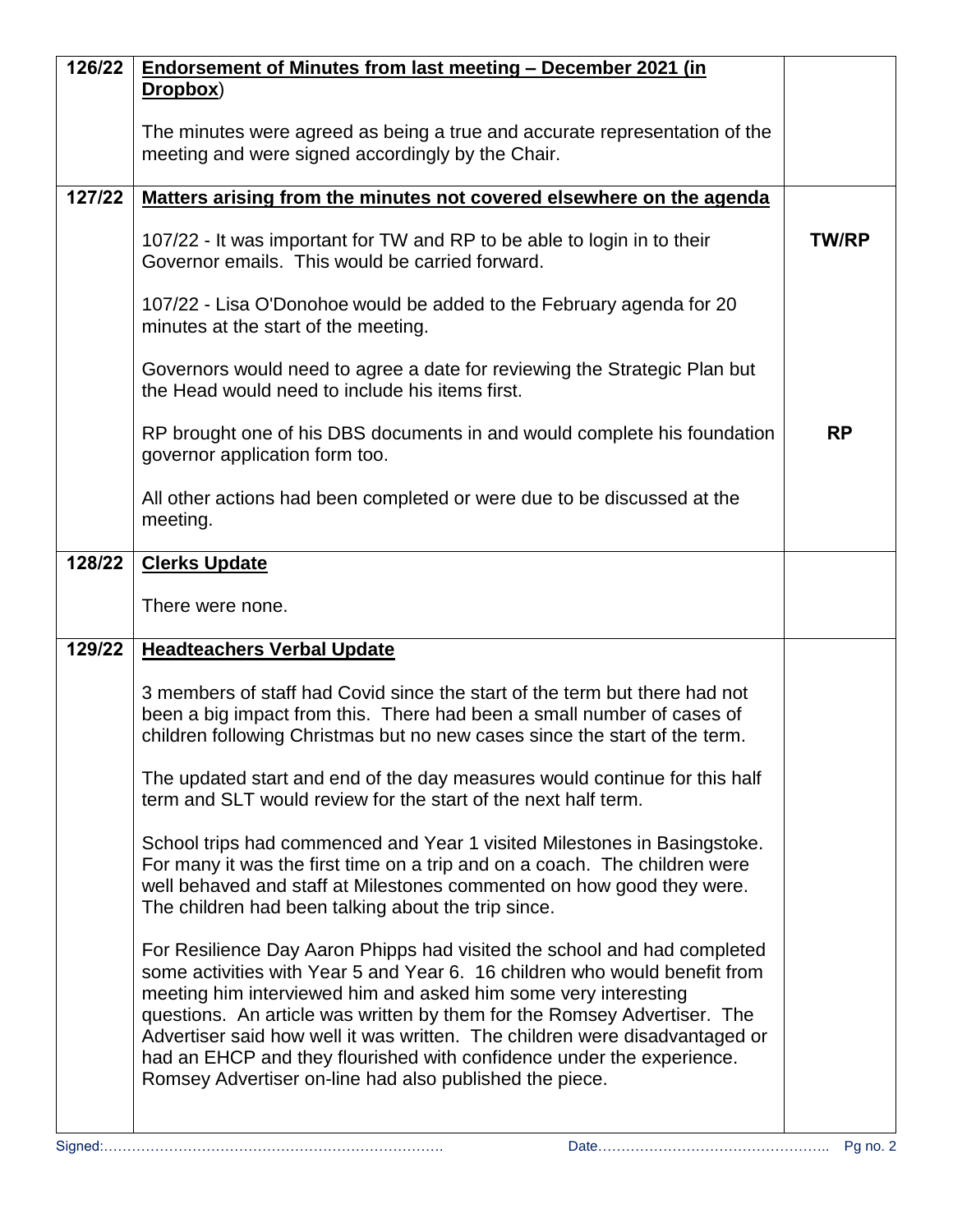Open Door, the Romsey Abbey Parish Magazine, were running a profile on the new Head in February.

Staff were looking to increase the offer of clubs to the children. Drama club had been operating successfully and it was hoped more teachers would run a club over the year. Running club was being organised by the Coaching staff and this had been very popular. Quidditch club, Taekwondo and Percussion club were all being explored. It is hoped to utilise parents in the clubs too.

Hayley Coughlin, SENDCo had commenced more training courses and she was then taking opportunities to feed this into school life. HIAS offered free SEND briefing and JA, AT, JJ and the Head had all attended. **A Governor asked if the briefing had given any suggestions for future improvements and the Head confirmed it was encouraging to see that staff were doing as they should be.** Best ways to assess the progress of SEND children had been explored and it was reported this was not an easy task and was an area for all schools to review. Interventions should be well calculated to ensure the best way forward. **A Governor enquired as to whether this was an area the school was strong in and they were informed that it was an area which was strengthening all the time.** If you withdraw a child from the class they then miss things moving forwards, an SEN child needed as much time with the teacher as possible. AT and JJ reported they took a lot from the briefing. The school had a high number of SEN children and the number was increasing since Covid. It was explained that SEN and EHCP percentage was very different and a learning delay due to Covid was very different to SEN.

The Head had completed his first cycle of his NPQH course, he had been put in the Wiltshire Heads group and it had been a good learning curve.

5 children had been chosen from the Boxall assessment. They would receive 2 hours per day and it would have a positive impact on the children and their behaviour. **A Governor asked if this was open to all year groups and they were informed to start with staff had focussed on 2 years groups with the highest needs.**

It was reported that the preschool had to close due to staffing shortages. They were a separate company to the school but they did hire the room from the school. They have informed the 25 children on roll and Hampshire. The Head would be working with Hampshire to find a team to reopen from Summer. **A Governor asked if there would be an impact on numbers on roll and it was confirmed there would be an impact from September 2023 and there was a financial impact of about £14,000 per year for the room hire.** The SBM had run a budget scenario without the preschool and AD would liaise with her and share this at the next FGB meeting. For the school to run the preschool, themselves, they would need to make sure it was business viable and it was felt the school did not have the capacity at the moment. HT to speak to Romsey Primary for more details as they run their own pre-school. The GB discussed the options for the space as a

**AD**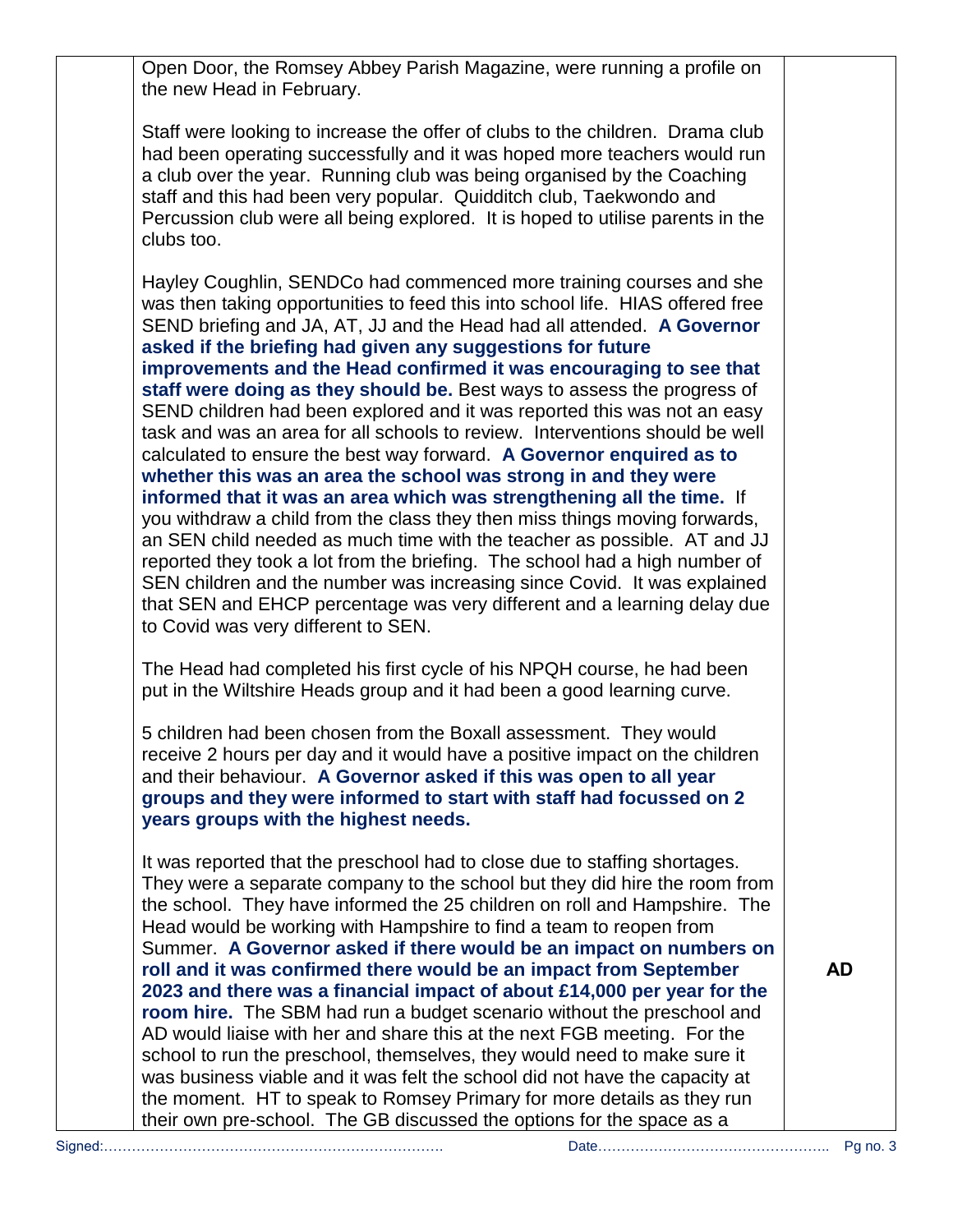| 130/22 | <b>Lead Governor Reports (inc visits)</b><br><b>Finance Update</b><br>The projected outturn for 2021-22 would be given at the next meeting.                                                                                                                                                                                                                                                                                                                                                                                                                                                                                                                                                                                                                                                                                                                                                                                                                                                                                                                                                                    | Agenda |
|--------|----------------------------------------------------------------------------------------------------------------------------------------------------------------------------------------------------------------------------------------------------------------------------------------------------------------------------------------------------------------------------------------------------------------------------------------------------------------------------------------------------------------------------------------------------------------------------------------------------------------------------------------------------------------------------------------------------------------------------------------------------------------------------------------------------------------------------------------------------------------------------------------------------------------------------------------------------------------------------------------------------------------------------------------------------------------------------------------------------------------|--------|
|        | A Governor asked if the Headteacher had attendance information and<br>they were informed the attendance was improving and was 95.7%.                                                                                                                                                                                                                                                                                                                                                                                                                                                                                                                                                                                                                                                                                                                                                                                                                                                                                                                                                                           |        |
|        | Governors reminded the Headteacher if he wished for their support during<br>the mocks they would be willing. The Headteacher agreed he would be in<br>contact and the mocks would be held the Wc 7 <sup>th</sup> March 2022.                                                                                                                                                                                                                                                                                                                                                                                                                                                                                                                                                                                                                                                                                                                                                                                                                                                                                   | HТ     |
|        | The GB were invited to the Holocaust Memorial at the Abbey at 10am on<br>Thursday 27 <sup>th</sup> January.                                                                                                                                                                                                                                                                                                                                                                                                                                                                                                                                                                                                                                                                                                                                                                                                                                                                                                                                                                                                    |        |
|        | The next item was confidential and could be found in the clerk's confidential<br>file.                                                                                                                                                                                                                                                                                                                                                                                                                                                                                                                                                                                                                                                                                                                                                                                                                                                                                                                                                                                                                         |        |
|        | At the time of the meeting there were 203 on roll with one new starter due on<br>1 <sup>st</sup> February. There had been 7 new starters since the start of the year<br>some of whom were EAL children. A Governor questioned if new starters<br>were providing language challenges and the Headteacher explained at<br>times they were but staff were highly skilled and the children were<br>moving forwards with support. A Governor then asked if language<br>support cost money for the school and it was confirmed it didn't as the<br>school had a HCC SLA. Governors were informed that it was also<br>providing a wealth of new information for the current children who were<br>learning about the new children and new countries, a parent Governor<br>reported this was the case for their child. Governors were reminded that<br>there had been 183 on roll just two years ago and so the increase to 203<br>was very positive. Governors discussed this and it was felt that some<br>families may be waiting to apply late apply due to Covid and also home-<br>schooling numbers had increased. |        |
|        | The Year R applications had closed and 19 places had been offered. A<br>Governor enquired as to how this compared to other schools and the<br>Headteacher explained Halterworth was also lower than they were<br>expecting and Romsey Primary were also had lower than expected.<br>Governors were informed this did not include out of county<br>applications. A Governor asked what proportion of second choices<br>convert to first choices and it was confirmed not many converted. SLT<br>had been looking at reasons and started the action plan to make the<br>following year better.                                                                                                                                                                                                                                                                                                                                                                                                                                                                                                                   |        |
|        | preschool was not the only option and it was felt it would be important to find<br>a provider as it was a significant amount of money to lose. The<br>Headteacher was asked to pass on the GB best wishes to the Pre-school<br>team. The Head would update the parents about the preschool in his<br>weekly update.                                                                                                                                                                                                                                                                                                                                                                                                                                                                                                                                                                                                                                                                                                                                                                                            |        |
|        |                                                                                                                                                                                                                                                                                                                                                                                                                                                                                                                                                                                                                                                                                                                                                                                                                                                                                                                                                                                                                                                                                                                |        |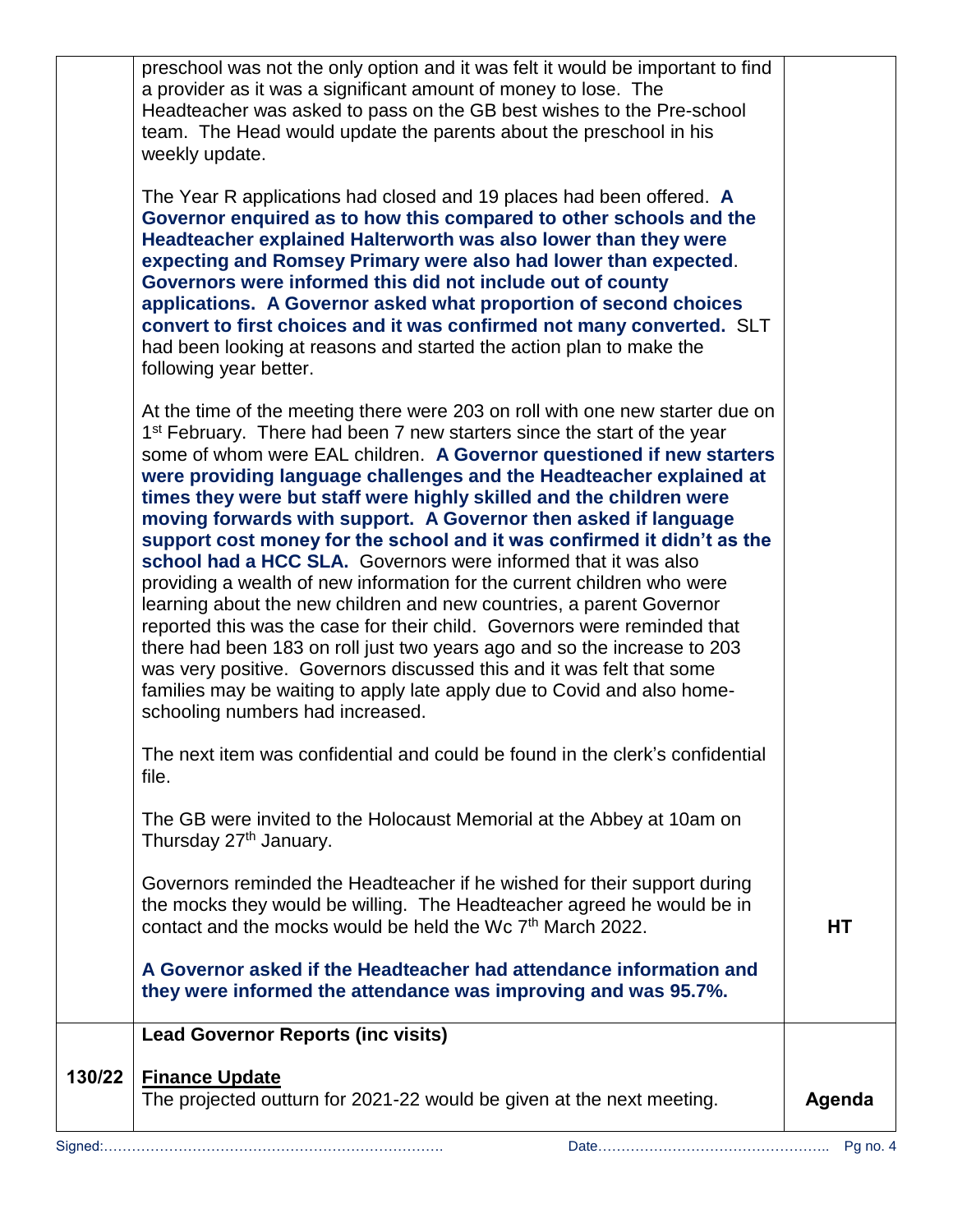AD reported that the following questions and answers had been sought from SBM prior to the meeting.

**HCC Schools - High Needs Top Up Funding (7691) looks lower than expected for nine months in, is this a timing difference or will the delays in processing mean some income gets deferred to next year? We have received top up funding for the Summer and Autumn Term. Spring term funding will not be received until the end of March.**

**2. Alterations to buildings - over budget due to preliminary work and advice for hall roof project (£4,953 - spend budgeted for in next financial year). If we have paid for these costs directly, will they be taken off our 10% contribution to the total project cost? I have asked Barbara at what point we stop paying the invoices and the Diocese take over. I have also asked whether the money we have already paid comes of our 10% contribution or whether we have to pay the full 10% and then this is refunded to us. I have not had a reply as yet.** 

**3. Purchase of IT Equipment - do the accounts include a 90% reimbursement from the schools TSB account for any new hardware purchased, and, if so, where does this appear? I am having huge technical problems today with anything remote. Im not able to log on and see this information today.**

**4. Please can you let me know how much was the Accelerated Reader three year subscription compared to what was budgeted for this? (Im not questioning the rationale, its just so that I can understand the variance from budget)**

**The accelerated reader was budgeted at £1850. I have also noticed that they have charged us twice for this; we are awaiting a refund for one of the invoices which will bring this spend back in line.**

**They have charged two different amounts. The first invoice was for £5530.68 and the second £4,821.30 as I persuaded the sales rep to give us additional discount. I have asked for a refund of the larger invoice.**

A Governor enquired as to what was in line IT 4495 as it was called Letters and Sounds and the school did not use this programme. It was confirmed this was correct and the programme was called Little Wandle Letters and Sounds.

The budget was looking very positive at this stage with no unexpected variances. A Governor enquired as to when the budget would see an impact from the preschool. It was confirmed this would be in the next year's budget.

There was £743 in the CCLA account. A payment of £900 for the wall costs had been made but the school should only have funded 10% so the diocese had paid £810 back. A Governor questioned whether the school should have paid anything as the neighbour funded the wall but it had been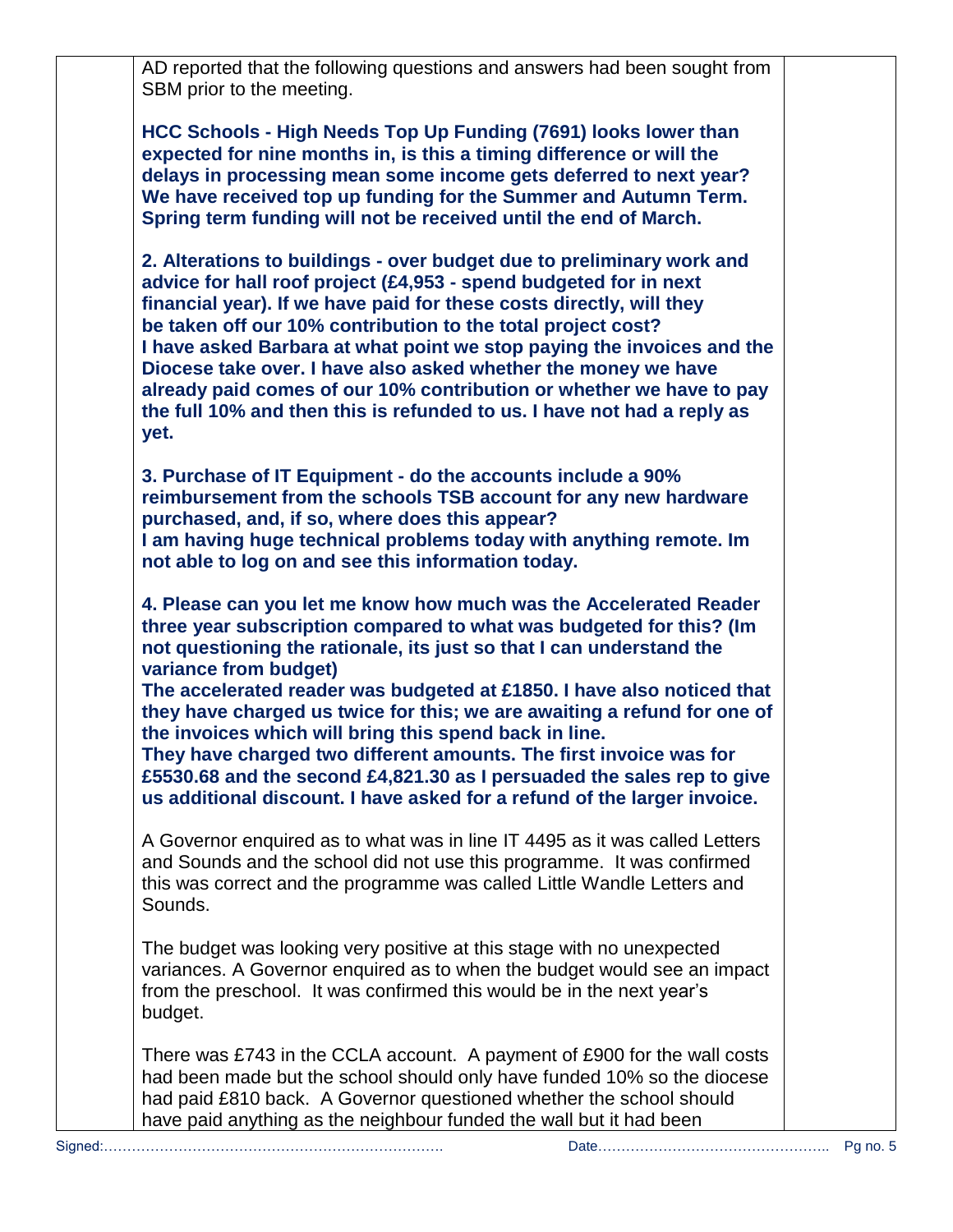|        | checked it was confirmed as being correct as the school had to pay 10% for                                                                                                                                                                                                                                                                                                                                                                                     |            |
|--------|----------------------------------------------------------------------------------------------------------------------------------------------------------------------------------------------------------------------------------------------------------------------------------------------------------------------------------------------------------------------------------------------------------------------------------------------------------------|------------|
|        | the project management.                                                                                                                                                                                                                                                                                                                                                                                                                                        |            |
|        | The Diocese had given the school permission to get a survey done for the<br>heating system. 3 quotes for the survey had tried to be sought but because<br>there was a risk to the school they agreed to use the company providing the<br>only quote which was £1000.                                                                                                                                                                                           |            |
| 131/22 | <b>Sports Premium Update</b> – There was nothing to report                                                                                                                                                                                                                                                                                                                                                                                                     |            |
| 132/22 | <b>Curriculum</b> –. A visit to see the phonics assessments and its use in Year 2<br>would be planned. There were no questions on the reports submitted which<br>had been verbally reported at the last meeting. There would be some<br>actions for the monitoring plan on Habits of Mind.                                                                                                                                                                     |            |
| 133/22 | <b>Premises and Health &amp; Safety - SG reported that the Site Manager</b><br>confirmed HCC inspected the trees every 5 years and there was one due in<br>the near future. He also looked for issues on his daily inspections. HCC<br>had committed to reinspect the poplar tree once it was in leaf. The Lead<br>Governor had been chasing the hazards policy and was able to confirm all<br>hazardous items were kept in the locked cupboard. In case of an |            |
|        | emergency if there was nobody at school then the hazards would not be<br>removed. The Site Manager held the key. SG was asked to meet with the<br>SBM as to whether the Fire Service would deal with the cupboard as per the                                                                                                                                                                                                                                   | <b>SG</b>  |
|        | last minutes. It may require the SBM to contact the Fire Service. The Lead<br>Governor was asked who maintained the grounds and it was thought HCC<br>did but she would confirm at the next meeting. The next H&S monitoring<br>walkabout would be in March.                                                                                                                                                                                                   | <b>SG</b>  |
| 134/22 | <b>Ethos / SIAMS</b> – Interfaith panel ran very well and the pupil feedback was<br>very positive. Collective Worship had been held in person and the School<br>Councillors were monitoring the Clergy during their visits. A Governor<br>asked why this was and they were informed Pupil Conferencing was<br>very well embedded and this was quite normal in schools. It gave the<br>children a sense of leadership. A Governor then asked if the feedback    |            |
|        | was given back to the class and although it wasn't at the time of the<br>meeting it would be good practise and SLT would look at how best to<br>do this. Governors were informed that for Holocaust Day, there was a                                                                                                                                                                                                                                           | <b>SLT</b> |
|        | theme each year for KS2 children, this helped everyone reflect on the effects<br>of discrimination in a sensitive way. The Head would be visiting a sensory<br>garden in a school in Eastleigh along with the rotary club.                                                                                                                                                                                                                                     | HT         |
| 135/22 | <b>Pupil Premium and SEND</b> $-$ JJ reported that the monitoring reports were in<br>Dropbox along with staff reports on PP and SEND. National Average for<br>SEND was 12.6% and the school had 14%. There were 31.3% PP children<br>and 14 of these children were also on the SEND register. A lot of children<br>who were on the register also had emotional and language needs, it was<br>interesting how the reports showed the progress the cohort made.  |            |
|        |                                                                                                                                                                                                                                                                                                                                                                                                                                                                | Pg no. $6$ |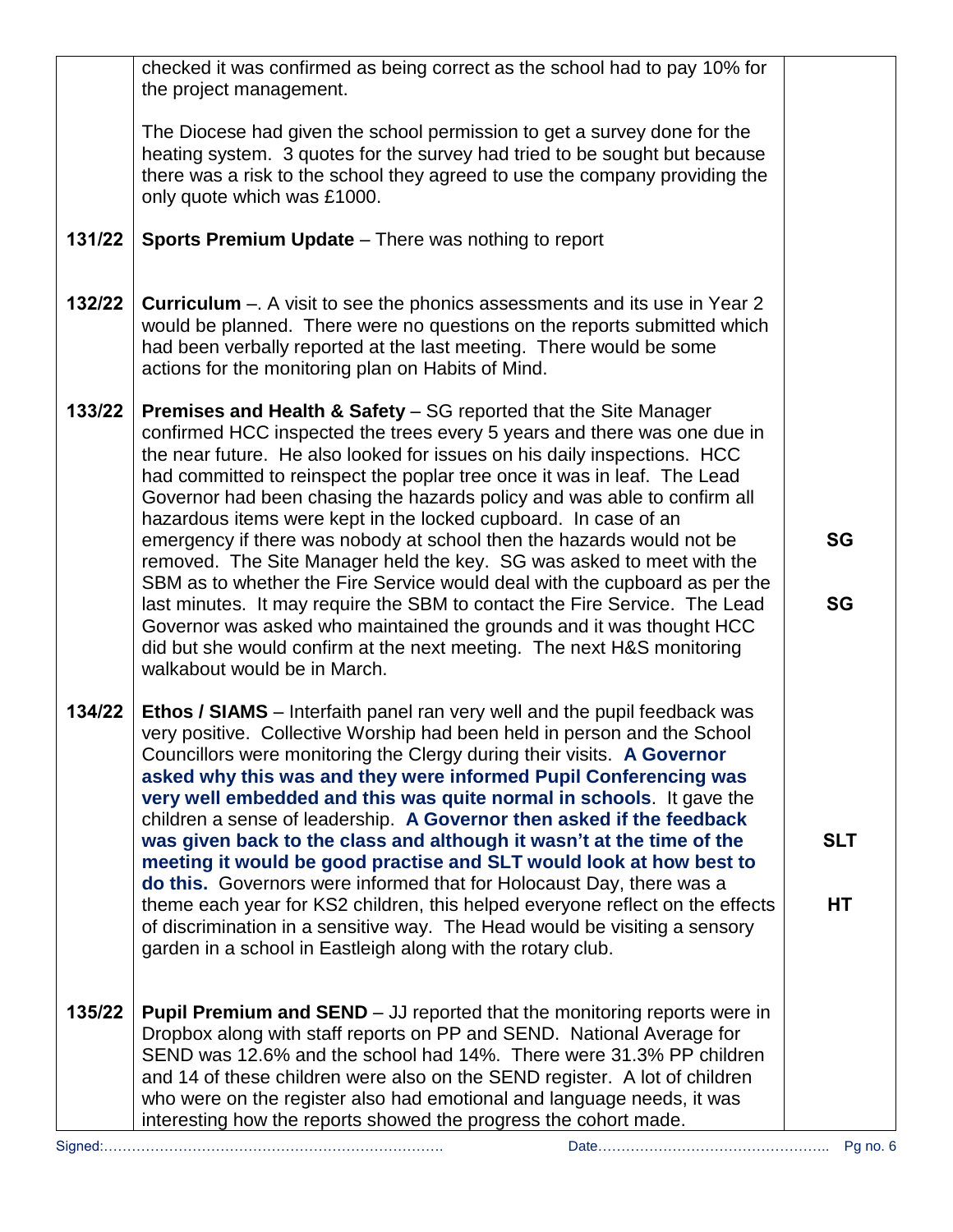|         | Interventions were not shown in target tracker although it was known they<br>were effective. Data drops were 6 weekly and other schools were 12        |              |
|---------|--------------------------------------------------------------------------------------------------------------------------------------------------------|--------------|
|         | weekly. It was harder for someone with a delay in learning to show progress                                                                            |              |
|         | in 6 weeks and so Governors asked if the school would extend the                                                                                       |              |
|         | length of times. The Headteacher explained SLT were looking at how                                                                                     |              |
|         | best to tack these children in addition to target tracker. SLT had                                                                                     |              |
|         | discussed the time frames and decided to stay at 6 weeks so if an                                                                                      |              |
|         | intervention was not working staff can change it to be more effective.<br>Attainment was discussed and staff were aware of key areas for each child    |              |
|         | and interventions were in place. The leads for PP and SEND work very well                                                                              |              |
|         | together. There were 4 EHCPS within the last 6 weeks. SLT were asked if                                                                                |              |
|         | there was a hope the number of SEND children would decrease and this                                                                                   |              |
|         | was being monitored very closely. Emotional Coaching had commenced,                                                                                    |              |
|         | teaching staff should be able to talk about their feelings and also need to                                                                            |              |
|         | understand the childrens feelings. A Governor asked when the new                                                                                       |              |
|         | banding system for EHCP funding would be in place and what impact<br>would it have and they were informed the SENDco had created a                     |              |
|         | scenario of the current EHCPS and the new EHCPS have started on the                                                                                    |              |
|         | banding system. A Governor then asked with the cost of living                                                                                          |              |
|         | expected to increase were the school expecting the number of PP                                                                                        |              |
|         | children to increase. At the time of the meeting, one third of the school                                                                              |              |
|         | were PP, whether this would increase was not known but would need                                                                                      |              |
|         | to be monitored. PP children have shown they are making better progress                                                                                |              |
|         | than non PP children. AT and JJ attended the SEND briefing and a report<br>would be written for the next meeting alongside the slides which were used. | JJ, AT       |
|         | Suggested questions were shared in the briefing and this would be included                                                                             |              |
|         | in the monitoring plan. LLPR would be on $4th$ February and SEND would be                                                                              | <b>EW/DJ</b> |
|         | a key feature. It was agreed for the Chair and DJ to attend. Annual                                                                                    |              |
|         | Conference and SEND conference from DJ was in Dropbox. There was a                                                                                     |              |
|         | big emphasis on knowing the child and how best to move them forwards.                                                                                  |              |
|         | Historically schools with higher numbers of SEND children were more                                                                                    |              |
|         | successful. Governors found the reports very useful.                                                                                                   |              |
|         |                                                                                                                                                        |              |
| 136/22  | <b>Pupil Progress</b> – Stable numbers following the data drop. The next Data                                                                          | <b>AS</b>    |
|         | Drop would be in February. There would be a report from December and                                                                                   |              |
|         | verbal feedback from the February drop at the meeting.                                                                                                 |              |
|         |                                                                                                                                                        |              |
| 137/22  | <b>Safeguarding</b> – There was a report in Dropbox which had been fed back in                                                                         |              |
|         | December. There were no further questions.                                                                                                             |              |
|         |                                                                                                                                                        |              |
|         |                                                                                                                                                        |              |
| 138/22  | <b>Development and Training</b><br>Chairs 360                                                                                                          |              |
|         | Governors were thanked for their responses and it had been extremely                                                                                   |              |
|         | positive. The Chairman set her own targets as there had been no feedback.                                                                              |              |
|         | Succession planning and maintaining the levels of success had been set.                                                                                |              |
|         | There were 9 out of 12 responses.                                                                                                                      |              |
|         |                                                                                                                                                        |              |
| Signed: |                                                                                                                                                        | Pg no. 7     |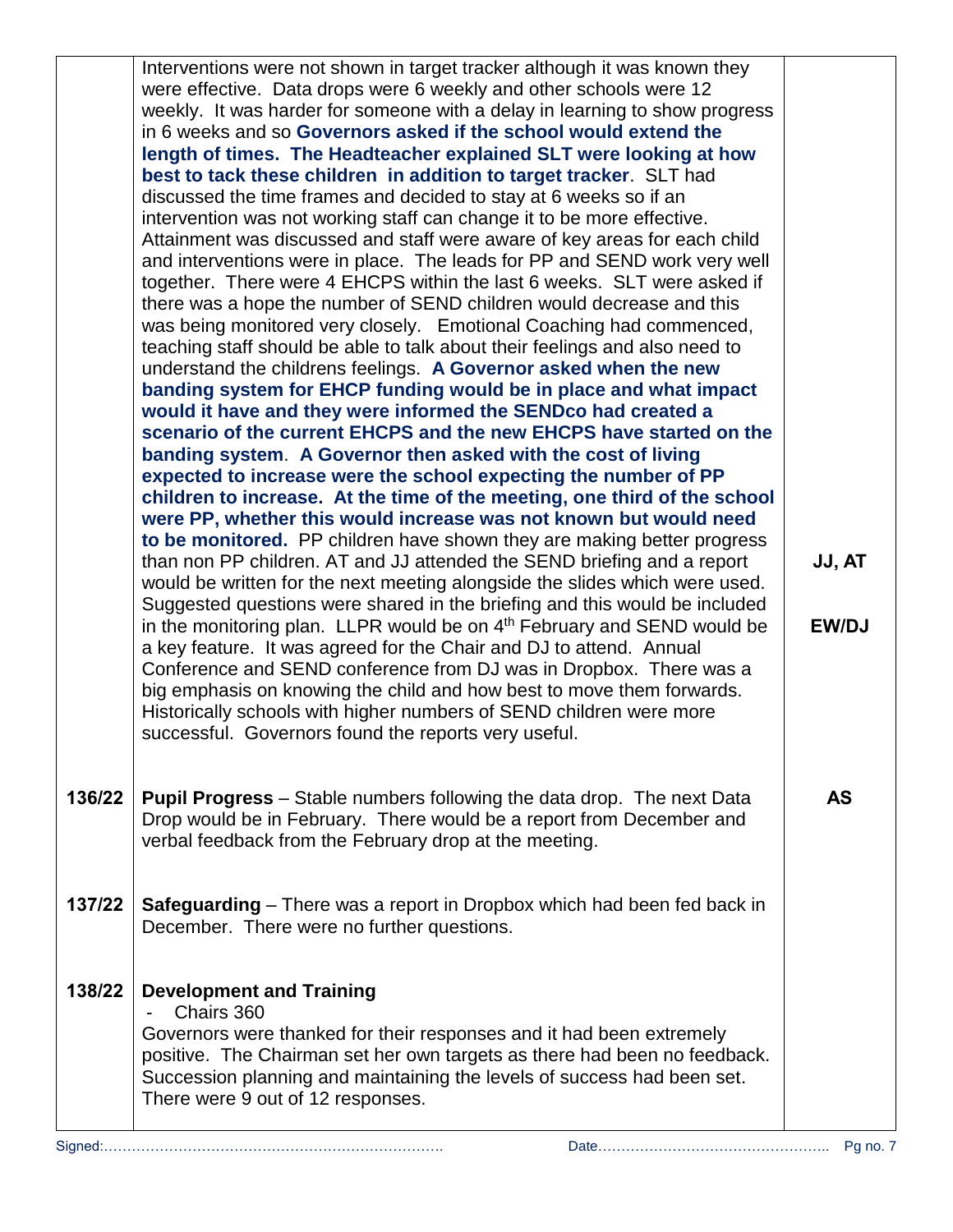|        | The skills audit had been sent to the Chair and they would work out how<br>best to report on. A discussion about the use of GovernorHub was held and<br>it was agreed not to store documents there but this would continue to be<br>reviewed. JA and AS had visited the school to see the nurture room and<br>completed their new governor training and how to monitor. The PM audit<br>was to be carried out, a mini audit would be held and the Chair would talk DJ<br>through this.<br>A discussion about Governor training from the LA was held and it was felt<br>the training was positive. It was also felt an extraordinary meeting could be<br>arranged to discuss whether to join an Academy Trust. It was felt the school<br>was moving in a positive direction with strong leadership and Governors felt<br>the Headteacher should be able to complete his first year before decisions<br>were made. An agenda item for the summer term would be added to the<br>discuss whether to look at this more. | <b>EW/DJ</b><br>Agenda |
|--------|--------------------------------------------------------------------------------------------------------------------------------------------------------------------------------------------------------------------------------------------------------------------------------------------------------------------------------------------------------------------------------------------------------------------------------------------------------------------------------------------------------------------------------------------------------------------------------------------------------------------------------------------------------------------------------------------------------------------------------------------------------------------------------------------------------------------------------------------------------------------------------------------------------------------------------------------------------------------------------------------------------------------|------------------------|
| 139/22 | <b>Communication</b><br>a. Media<br>b. Marketing                                                                                                                                                                                                                                                                                                                                                                                                                                                                                                                                                                                                                                                                                                                                                                                                                                                                                                                                                                   |                        |
|        | A marketing plan was to be presented by the Head at a future meeting.                                                                                                                                                                                                                                                                                                                                                                                                                                                                                                                                                                                                                                                                                                                                                                                                                                                                                                                                              | Agenda                 |
| 140/22 | <b>Chair of Governor's Report</b>                                                                                                                                                                                                                                                                                                                                                                                                                                                                                                                                                                                                                                                                                                                                                                                                                                                                                                                                                                                  |                        |
|        | The completed autumn monitoring had been put in Dropbox. Governors felt<br>monitoring was very positive and showed the schools increasing positivity<br>and progress.                                                                                                                                                                                                                                                                                                                                                                                                                                                                                                                                                                                                                                                                                                                                                                                                                                              |                        |
|        | The Spring term had been written and visits were being planned. There<br>were no further questions. AT had taken on Early Years.                                                                                                                                                                                                                                                                                                                                                                                                                                                                                                                                                                                                                                                                                                                                                                                                                                                                                   |                        |
|        | The NGA report with GB questions from an Ofsted had been previously<br>shared and it was felt the monitoring plan was doing its job in answering<br>these questions. The lead governors would need to make sure they were<br>comfortable in answering the questions on the report. The document would<br>be emailed to all by the Chair and Governors were asked to type responses<br>in the document and the Chair would collate them into one document.                                                                                                                                                                                                                                                                                                                                                                                                                                                                                                                                                          | <b>EW</b>              |
| 141/22 | <b>Policy Reviews</b>                                                                                                                                                                                                                                                                                                                                                                                                                                                                                                                                                                                                                                                                                                                                                                                                                                                                                                                                                                                              |                        |
|        | Disaster Recovery Plan – This would be deferred to the next meeting                                                                                                                                                                                                                                                                                                                                                                                                                                                                                                                                                                                                                                                                                                                                                                                                                                                                                                                                                |                        |
|        | Charging and Lettings (Gov) – This would be deferred to the next meeting                                                                                                                                                                                                                                                                                                                                                                                                                                                                                                                                                                                                                                                                                                                                                                                                                                                                                                                                           |                        |
|        | Prevent (Gov) – This would be deferred to the next meeting                                                                                                                                                                                                                                                                                                                                                                                                                                                                                                                                                                                                                                                                                                                                                                                                                                                                                                                                                         |                        |
|        | ECT Induction $(SLT) - If an NOT had their time extended due to the$<br>pandemic they would remain as an NQT. If they commenced the training                                                                                                                                                                                                                                                                                                                                                                                                                                                                                                                                                                                                                                                                                                                                                                                                                                                                       |                        |